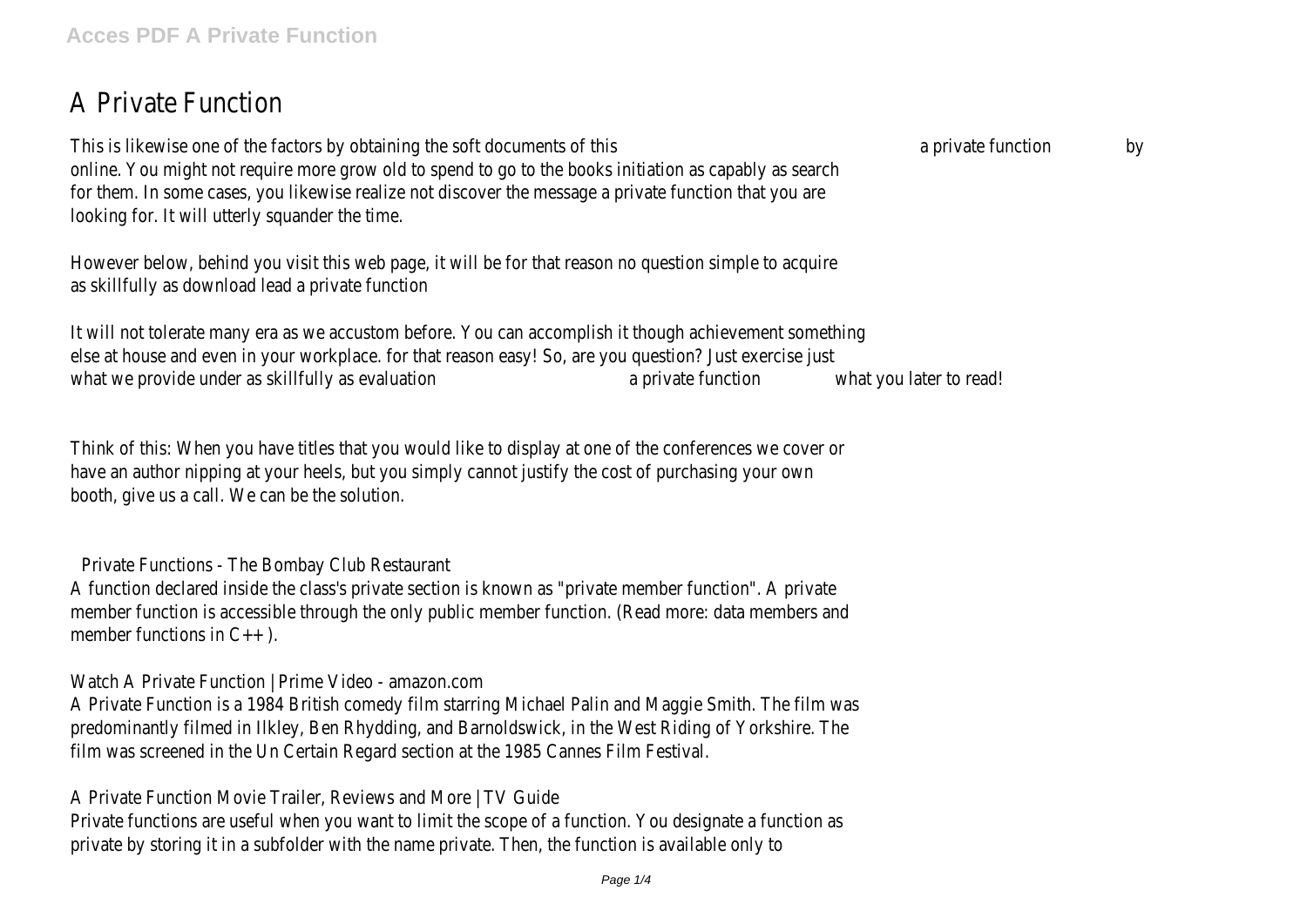functions in the folder immediately above the private subfolder, or to scripts called by the functions that reside in the parent folder. For example, within a folder that is on the MATLAB ® search path, create a subfolder named private. Do not add private to the path.

A Private Function (1984) - Full Cast & Crew - IMDb Private Function NotVisible(myText As String) NotVisible = myText End Function. If we now look at the Insert Function window, the IAmVisible function is available for use: Functions must be declared in a Standard Module to be used as User Defined Functions in Excel. Function within the VBA Code

Calling Sub and Function procedures (VBA) | Microsoft Docs

A Private Function (1984) cast and crew credits, including actors, actresses, directors, writers and more. Menu. Movies. Showtimes & Tickets Showtimes & Tickets Top Rated Movies Most Popular Movies Browse Movies by Genre Top Box Office In Theaters Coming Soon Coming Soon DVD & Blu-Ray Releases Release Calendar Movie News India Movie Spotlight.

A Private Function 1984 Trailer | Michael Palin | Maggie Smith A Private Function is a 1984 British comedy film starring Michael Palin and Maggie Smith. The film was predominantly filmed in Ilkley, Ben Rhydding, and Barn...

Amazon.com: A Private Function: Michael Palin, Maggie ...

A Private Function - Official Trailer. To sum up this movie in two words, one would have to flip a coin to decide whether it is "hysterically tasteless" or "tastelessly hysterical." It is surely ...

Function Statement - Visual Basic | Microsoft Docs

Private Functions We have a private dining room for intimate gatherings of 10 to 20 persons. The restaurant is easily alters into a semi private setting to seat groups of 20 to 45 persons. Our main dining room is also available for private parties for gatherings up to 120 persons.

## Private Functions - MATLAB & Simulink

All private foundations, including nonexempt trusts treated as private foundations, must annually file Form 990-PF, Return of Private Foundation. Forms 990-PF and 1023 (where applicable) are subject to public disclosure. There is an excise tax on the net investment income of most domestic private foundations.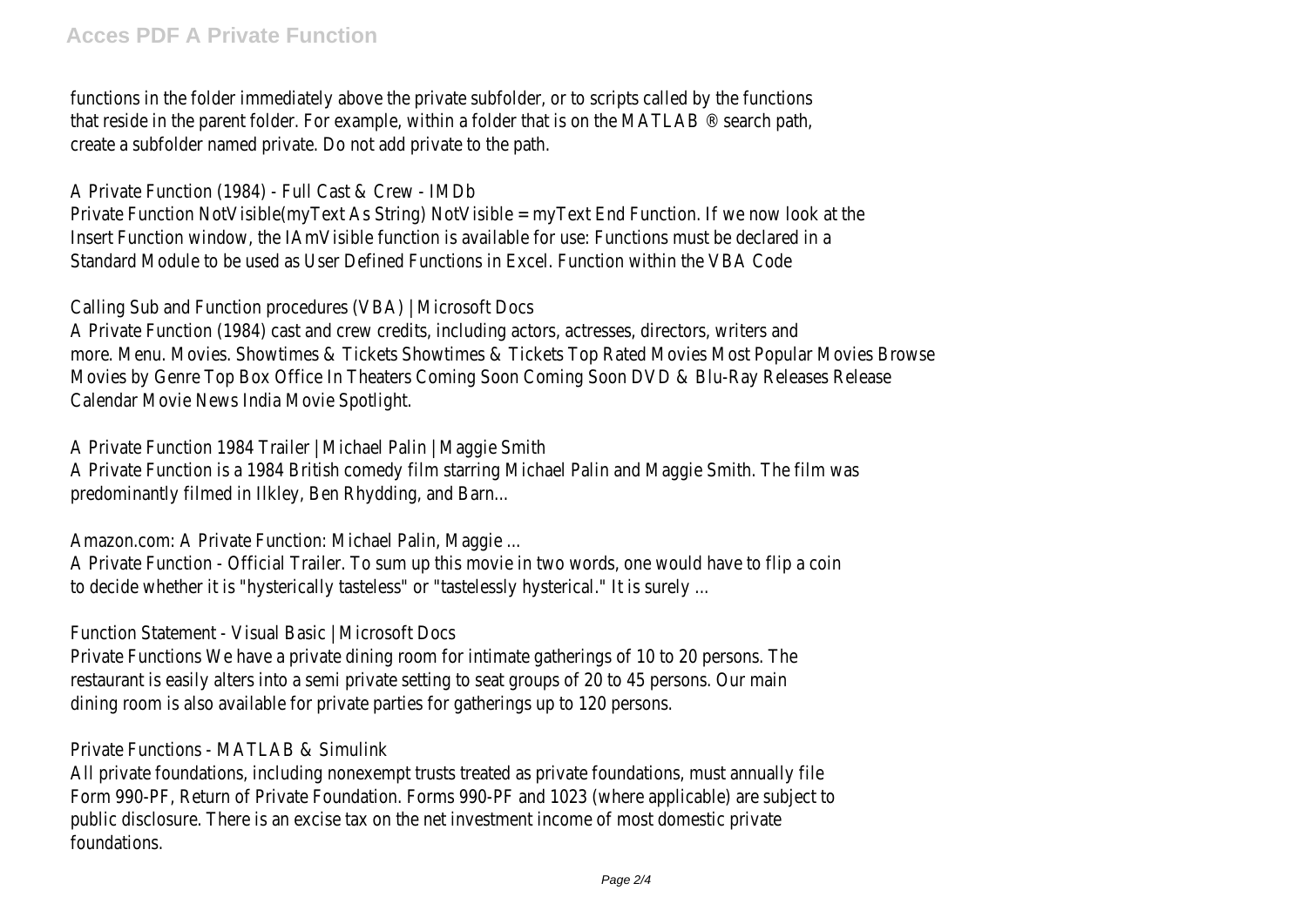A Private Function - Wikipedia

"A Private Function" is a very funny movie, not classic, but marginally memorable. It's function is twofold. It serves as a ribald account of life in post-war Britain notably rationing and food shortages.

A Private Function (1985) - Rotten Tomatoes

"A Private Function" is a very funny movie, not classic, but marginally memorable. It's function is twofold. It serves as a ribald account of life in post-war Britain notably rationing and food shortages.

A Private Function

Directed by Malcolm Mowbray. With Michael Palin, Maggie Smith, Denholm Elliott, Richard Griffiths. In post-World War II Britain, food rationing continues, leading a married couple to become involved in the flourishing bacon black market.

Private vs Public Subs, Variables & Functions in VBA ...

A Private Function 1984 In post-war Britain, food rationing continues, leading a married couple to become involved in the flourishing bacon black market.

A Private Function (1984) - IMDb

"A Private Function" is an amusing farce in the tradition of old Ealing studio comedies like "The Lavender Hill Mob," and like those movies, it never quite ignites.

A Private Function - Topic - YouTube

A Private Function is a 1984 British comedy film starring Michael Palin and Maggie Smith. The film was predominantly filmed in Ilkley, Ben Rhydding, and Barnoldswick, in the West Riding of Yorkshire. The film was screened in the Un Certain Regard section at the 1985 Cannes Film Festival.

Private Foundations | Internal Revenue Service

Calling Sub and Function procedures. 08/14/2019; 2 minutes to read +2; In this article. To call a Sub procedure from another procedure, type the name of the procedure and include values for any required arguments.The Call statement is not required, but if you use it, you must enclose any arguments in parentheses.. You can use a Sub procedure to organize other procedures so they are easier to ...